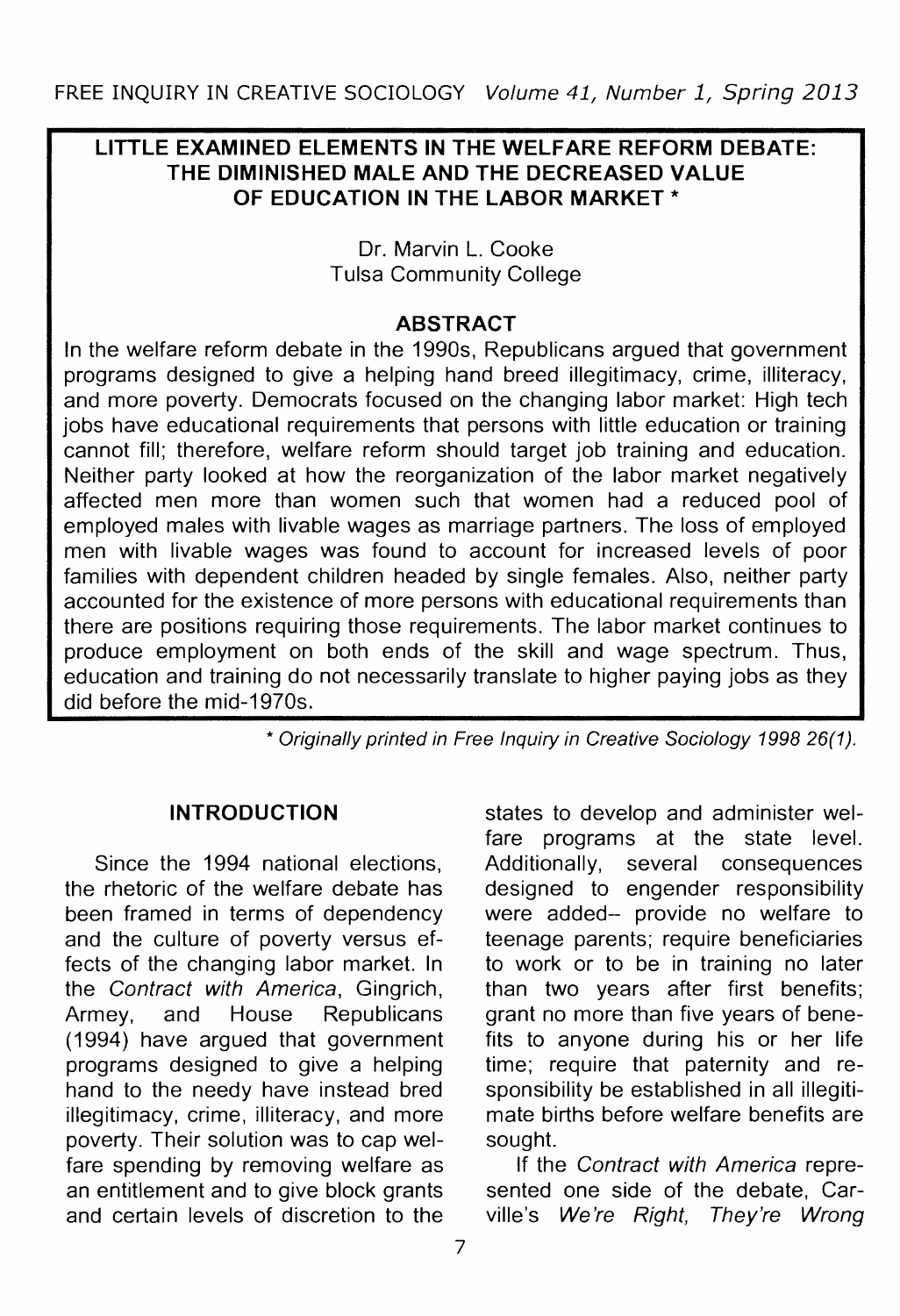(1996) might be taken to represent the rhetoric on the other side of the debate. Rather than making welfare the cause of poverty, Carville focuses on the changing labor market. High tech jobs have educational requirements that individuals with little education or training cannot fill; therefore, welfare reform should include job training and education. Carville also included several welfare reform proposals that either work directly on the labor market or provide supports -help with childcare, healthcare for the poor, reduced taxes on the working poor, and an increase in the minimum wage- for persons working for low wages. These proposals do not assume higher paying jobs.

If welfare administration is to be shifted to the state, and possibly the local level, what might one expect in terms of the rhetoric of welfare reform? Since the "local" area for this author is Tulsa, Oklahoma, the rhetoric and reality of poverty will be more closely scrutinized in the Tulsa area.

As part of the planning process for the City of Tulsa's Enterprise Community application in 1994, recommendations and findings from over one hundred existing human service and community development plans provided by governmental and nonprofit organizations were compiled. In these local plans, one finds elements of both sets of rhetoric present at the national level. Several plans are devoted to the prevention of teenage pregnancy and to parenthood training. Other plans are devoted to improving educational attainment and vocational training to better prepare area residents for the labor market. Poverty is only men-

tioned fifteen times in the 179 pages of compiled findings and recommendations, yet data from the U.S. Census indicates that the poverty rate for the city of Tulsa increased from 10% in 1979 to 15% in 1989. In the compiled plan recommendations and findings, issues of illegitimate births and family dissolution and issues of education and training are not explicitly linked to the problem of poverty.

If one begins with the issue of poverty rather than framing the issue in terms of welfare reform, welfare reform seems to be only part of the picture. Most of the debate over welfare reform has been aimed at the Aid to Families with Dependent Children program and therefore only involves poor families with minor children. Yet from the 1990 U.S. Census, 41% of poor households headed by persons under the age of 65 in the City of Tulsa in 1989 contained no children under the age of eighteen. These households contained 30% of poor persons less than 65 years of age. Jencks (1994) found that unattached individuals living on extremely low incomes are the most likely to become homeless. In the City of Tulsa in 1989, data from the 1990 U.S. Census indicate that 25% of poor persons less than 65 years of age were unattached adults. Just as the rhetoric of the national welfare debate has concentrated on poor households headed by single women, the local planning documents have also concentrated on households with minor children headed by single women. In the compilation of recommendations and findings, women are mentioned sixty times while men are only mentioned five times and then only as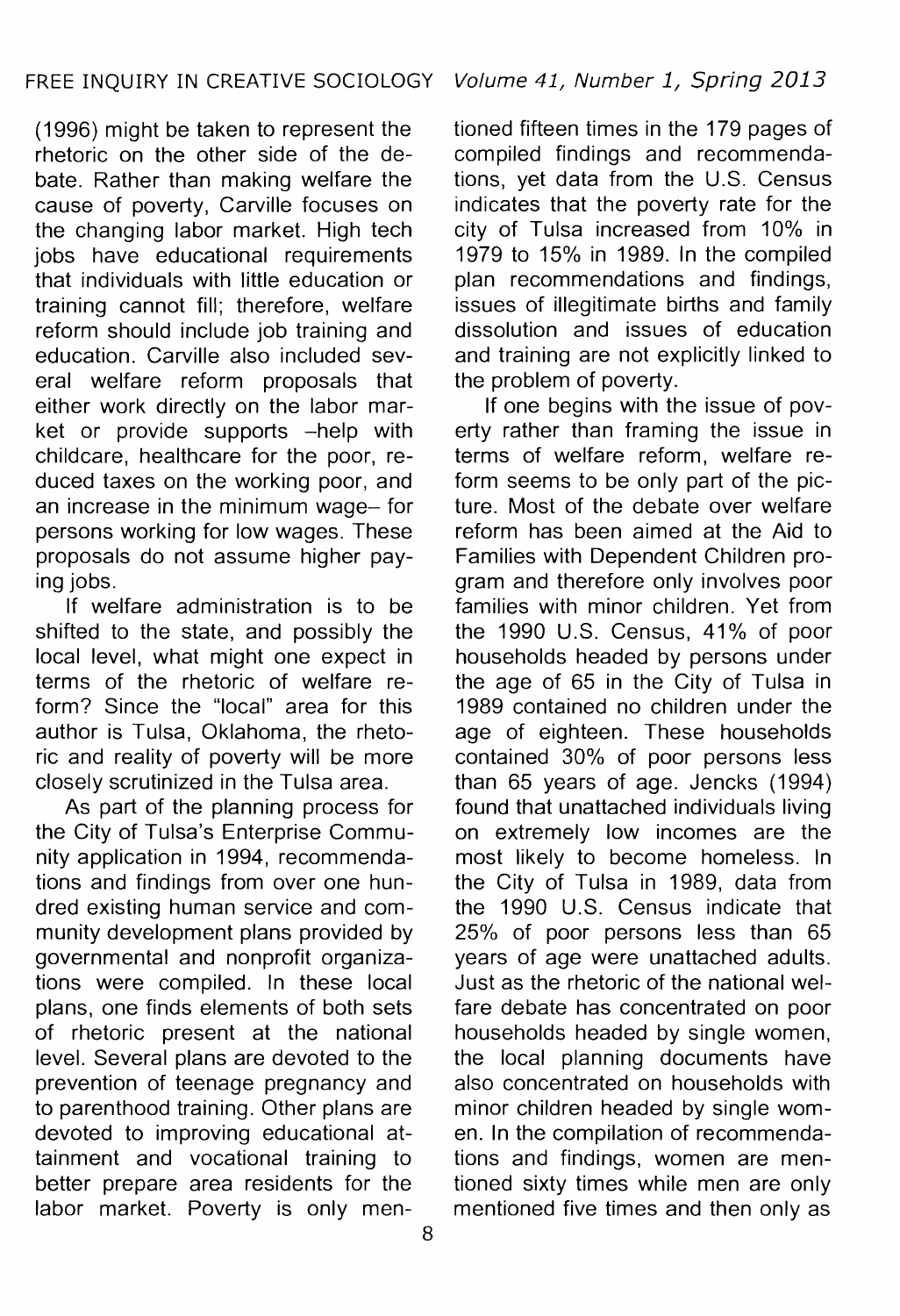perpetrators of domestic violence and illegitimate children. Between 1979 and 1989, data from the U.S. Census indicate that the proportion of employed males in the City of Tulsa dropped from 78% to 72% while the proportion of employed females increased from 53% to 55%.

In this work, the author argues that the premises of both the national and local rhetoric over welfare reform are fundamentally flawed when tested against a view of poverty in Tulsa, Oklahoma, deduced from a secondary analysis of U.S. Census data. First, the author argues that higher rates of poor single female heads of households in Tulsa are associated with the loss of jobs for males who would most likely be their potential marriage partners. The negative effect of the labor market on males as a cause of poor single female-headed households with minor children is totally ignored in both the Contract with America and We're Right, They're Wrong. Second, the author argues that the labor market in Tulsa is becoming more bifurcated with some jobs that pay well and require education and training, and other jobs that do not pay well and do not necessarily require education and training. Furthermore, it will be shown that there are already more persons in Tulsa with educational requirements than there are jobs that require them. Thus, while education and training are important to compete for higher income jobs, there will be far more qualified applicants than jobs for the foreseeable future. Neither the Contract with America or We're Right, They're Wrong recognizes that training and education will likely have a minimal impact on poverty.

# **A VIEW OF POVERTY FROM LITERATURE ON THE LABOR MARKET**

In a review of a study on welfare reform, Astone (1995) notes that most sociologists who study poverty probably believe that there will not be a reduction in welfare recipients without an expansion in employment opportunity. The question to be explored is exactly how the labor market is changing and how those changes affect the welfare population that is the usual rhetorical target of welfare reform: poor familiesand usually families headed by single females with dependent children.

It has been widely documented that processes such as downsizing, outsourcing, plant relocation, using contract labor and temporary employees, and anti-unionism have reduced employment in the better paying manufacturing and construction industries while increasing employment in the lower paying sales and services industries, have increased the number of hours worked both by forcing overtime and by forcing employment in several part-time jobs, and have put downward pressure on wages (Bluestone and Harrison 1982; Garson 1988; Prashad 1994; Schor 1991; Yates 1994). Wilson (1980, 1987). traced how educationally advantaged blacks were able to take advantage of changes in civil rights laws and changes in the labor market to achieve upward mobility. Unfortunately, educationally disadvantaged blacks were negatively affected by the loss of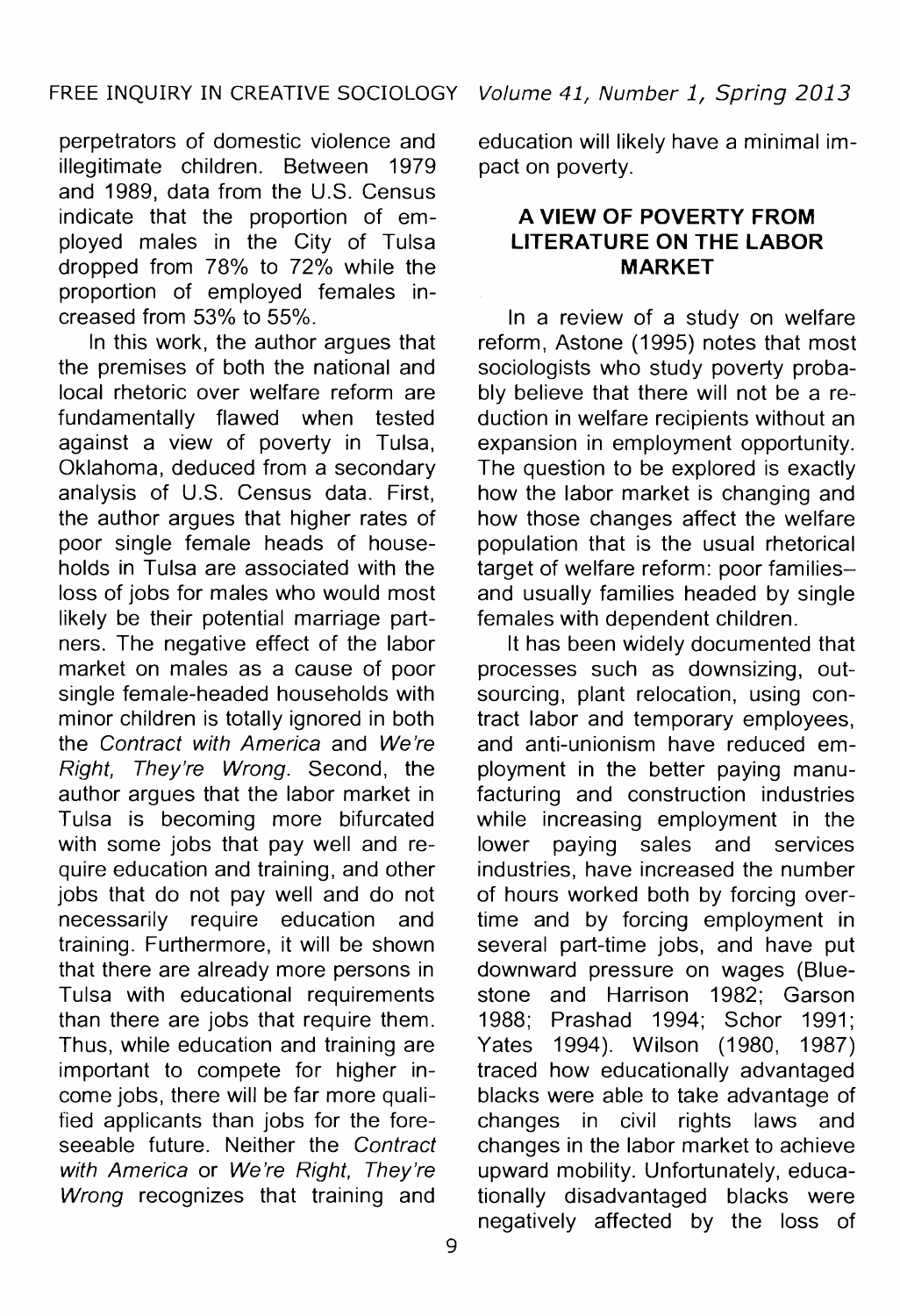manufacturing and construction jobs, by the flight of jobs to the suburbs, and by the growth of low wage sales and service jobs. Wilson observed that black men were most negatively affected because they tended to be heavily employed in the manufacturing and construction jobs that were being eliminated in the labor market.

Even though it is not widely recognized or discussed, the same dynamic interaction of education, civil rights laws, and changes in the labor market also altered the employment position of women with respect to men. Men, in general, have tended to be employed in the industrial and occupational sectors that have been losing ground. Although the wages of women still lag behind those of men in all occupational categories, Siegal, Foster and Cessna (1992) and Yates (1994) found that the income of men has declined over the past two decades while that of women has increased.

While these changes in the labor market can explain increased levels of poverty, one must explore the interaction of the stratification of marriage by education and occupation levels with changes in the labor market to finally link the impact of changes in the labor market on the rhetorical target of welfare reform: poor families- and usually families headed by single females with dependent children. Two lines of analysis are instructive. In their study of the American occupational structure, Blau and Duncan (1967) found that men and women tend to marry persons of their own educational levels. Since occupations and educational levels tend to also be stratified, it is reasonable to conjecture that

marriage is also stratified by occupation. Thus, if the number of educationally advantaged women increased while the number of educationally advantaged males remained constant, one might expect to see an increase in the number of households headed by single females who are not poor.

A second element of the dynamics of the interaction of marriage and the labor market is suggested by Wilson  $(1987)$  and Wilkie  $(1991)$ . They have found that, as men's participation in the labor force and income decrease, the proportion of poor households headed by single females increases. In general, there has been a rise in the proportion of young mothers who do not marry before the birth of their first child because young men without adequate employment are less likely to marry and because young mothers have little to gain financially from marrying the young fathers of their children. Wilkie found that those who do not marry tend to be better off in terms of higher educational attainment and lower fertility than those who do. So the employment status of males is another factor that affects the interaction of the labor market and the stratification of marriage by education and occupation. If the number of educationally advantaged women increased while the number of employed educationally advantaged males remained constant, one might expect to see an increase in the number of households headed by single females who are not poor. Similarly, if the number of educationally disadvantaged, unemployed males increased, one might expect to see an increase in the number of households headed by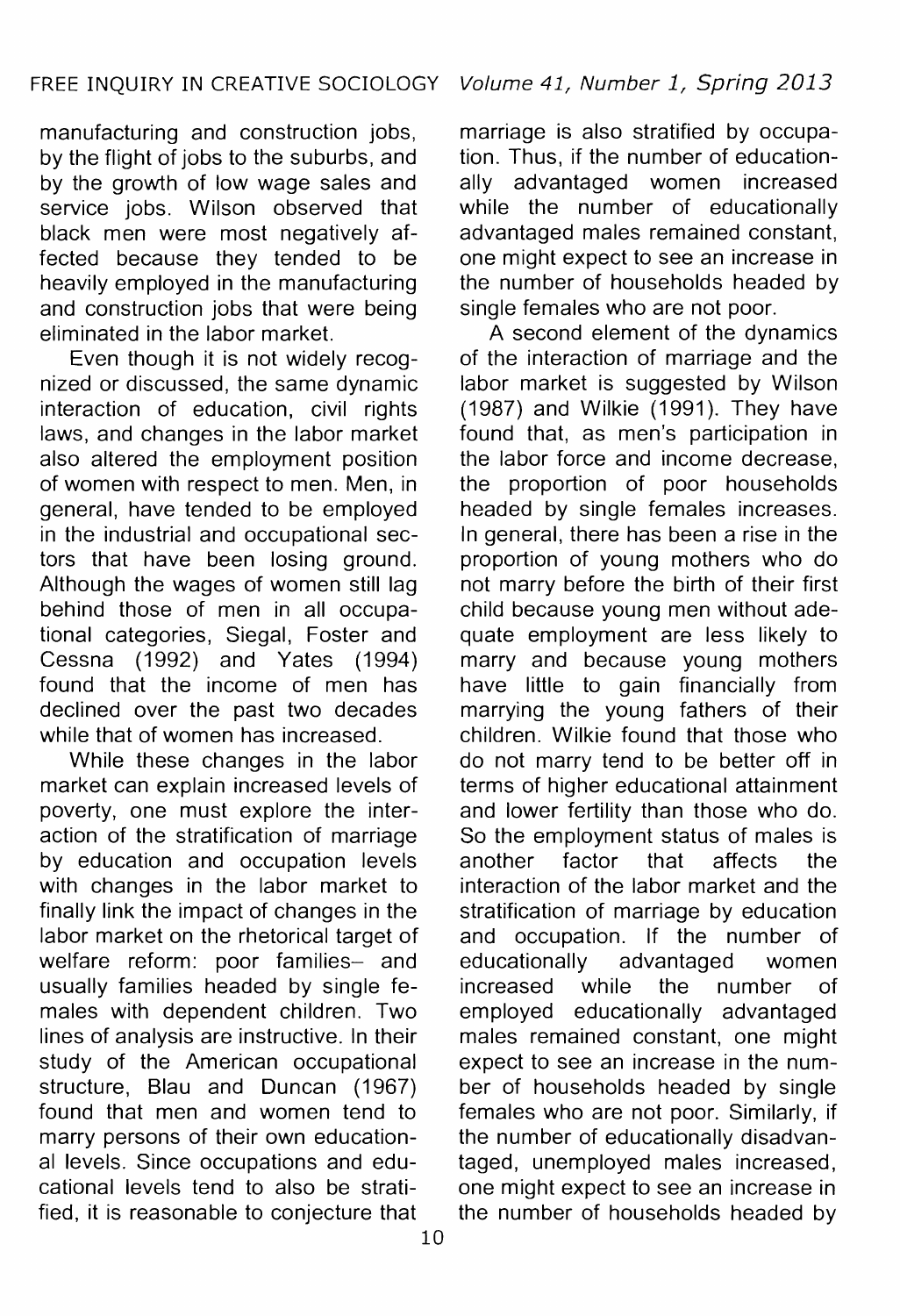single females who are poor. Thus, what is attributed to the culture of poverty in the rhetoric of welfare reform -unwed women with children- may be an epiphenomenon of the diminished employment opportunities for males in the labor market.

The second rhetorical assumption of the welfare debate to be examined is that education and skill enhancement are sufficient to take care of the problem of poverty for welfare recipients. If one examines the welfare reform debate (Astone 1995; Gueron and Pauly 1991; Porter 1990; Urban Institute 1994), one finds two diametrically opposed assumptions about education and the labor market. On the one hand, one finds the view that the workplace is becoming more technological and that higher levels of education and basic skills will be needed. On the other hand, one finds the view that most increasing occupations are those that require low levels of education, that pay low wages, and that contain relatively high levels of parttime work. For example, Nissen and Seybold (1994) cite a Department of Labor study that found that eight of the top ten fastest growing occupations are in services or retail sales. The only two occupations that fit the high skilled image are registered nurse and systems analyst. Regardless of the educational level of the overall population, more and more jobs being offered in the labor market will not pay a living wage for many families.

There is no question that higher education is necessary to be able to compete for jobs in occupations that pay higher wages and offer full-time work, but if there are generally more

persons with educational requirements for higher paying occupations than there are persons in those occupations, how effective will education be as a poverty reduction strategy among welfare recipients?

#### **METHODS**

The U.S. Census contains employment by occupation cross-classified by sex and race for counties in 1969, 1979, and 1989 for persons 16 years of age and over. Thus, one can use employment classified by occupation to explore how the industrial reorganization that occurred between 1969 and 1989 differentially affected men and women in Tulsa County. Tulsa County, rather than the City of Tulsa, is utilized as the basic unit of analysis because Tulsa County contains over 98% of the City of Tulsa and because the city limit boundaries of the City of Tulsa changed from decade to decade. Since farming, forestry, and fishing occupations account for less than 1% of employment in Tulsa County, it was left out of the analysis. The U.S. Census otherwise classifies occupations as: 1) managerial and professional specialty occupations, 2) technical, sales, and administrative support occupations, 3) service occupations, 4) precision production, craft, and repair occupations, and 5) operators, fabricators, and laborers.<sup>1</sup> The number of persons employed in Tulsa County in each occupational category by sex is contained in Table 1. To specify the differential effects of changing occupational patterns on men and women in Tulsa County, the data from Table 1 for each occupational cate-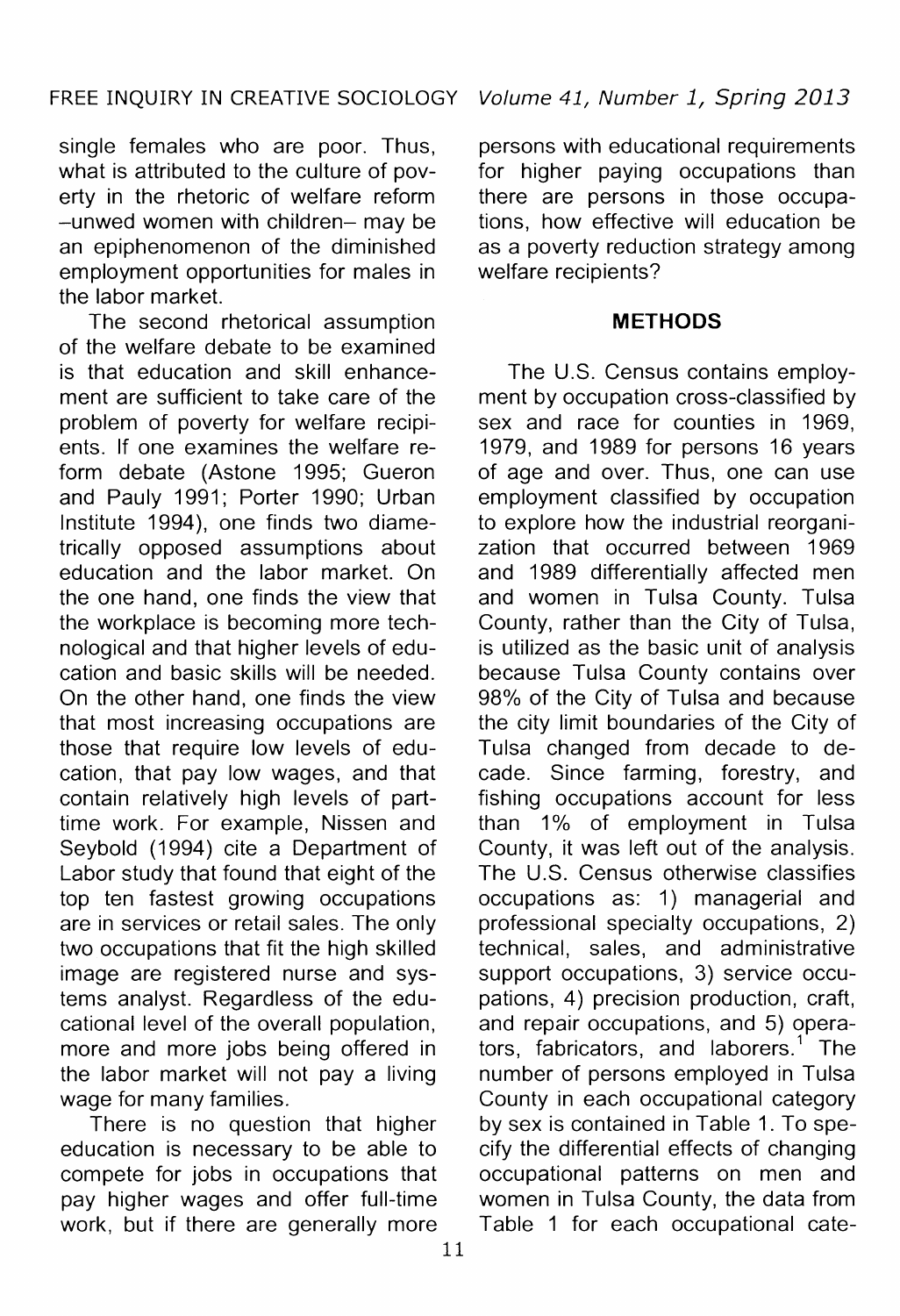| Table 1: Employment by Occupation & Sex in 1969, 1979, and 1989 for Tulsa County |  |  |  |
|----------------------------------------------------------------------------------|--|--|--|
|----------------------------------------------------------------------------------|--|--|--|

| Occupation                                           | <b>Sex</b> | 1969   | % change | 1979   |
|------------------------------------------------------|------------|--------|----------|--------|
|                                                      | Male       | 27019  | 33%      | 36068  |
| Managerial &<br>Professional                         | Female     | 10508  | 102%     | 21182  |
|                                                      | Total      | 37527  | 53%      | 57250  |
|                                                      | Male       | 21337  | 38%      | 29388  |
| Technical, Sales, &<br><b>Administrative Support</b> | Female     | 30704  | 70%      | 52244  |
|                                                      | Total      | 52041  | 57%      | 81632  |
| <b>Services</b>                                      | Male       | 7168   | 32%      | 9455   |
|                                                      | Female     | 13913  | 16%      | 16098  |
|                                                      | Total      | 21081  | 21%      | 25553  |
| <b>Precision Production.</b>                         | Male       | 22217  | 32%      | 29359  |
| Craft, & Repair                                      | Female     | 926    | 176%     | 2553   |
|                                                      | Total      | 23143  | 38%      | 31912  |
|                                                      | Male       | 22344  | 19%      | 26528  |
| Operator, Fabricator, &<br>Laborer                   | Female     | 4577   | 36%      | 6223   |
|                                                      | Total      | 26921  | 22%      | 32751  |
| Total                                                | Male       | 100085 | 31%      | 130798 |
|                                                      | Female     | 60628  | 62%      | 98300  |

| Occupation                    | Sex    | 1979   | $%$ change | 1989   |
|-------------------------------|--------|--------|------------|--------|
|                               | Male   | 36068  | $6\%$      | 38124  |
| Managerial &<br>Professional  | Female | 21182  | 53%        | 32476  |
|                               | Total  | 57250  | 23%        | 70600  |
| Technical, Sales, &           | Male   | 29388  | 11%        | 32655  |
| <b>Administrative Support</b> | Female | 52244  | 2%         | 53279  |
|                               | Total  | 81632  | 5%         | 85934  |
| <b>Services</b>               | Male   | 9455   | 41%        | 13325  |
|                               | Female | 16098  | 14%        | 18401  |
|                               | Total  | 25553  | 24%        | 31726  |
| <b>Precision Production.</b>  | Male   | 29359  | -16%       | 24617  |
| Craft, & Repair               | Female | 2553   | -5%        | 2435   |
|                               | Total  | 31912  | -15%       | 27052  |
| Operator, Fabricator, &       | Male   | 26528  | $-17%$     | 21891  |
| Laborer                       | Female | 6223   | $-12%$     | 5473   |
|                               | Total  | 32751  | -16%       | 27364  |
| Total                         | Male   | 130798 | $0\%$      | 130612 |
|                               | Female | 98300  | 14%        | 112064 |

gory were expressed as a percent of employment by sex in each category for 1969, 1979, and 1989. The use of percentage comparisons allows one to

compare populations of different sizes over time (Shryock et al. 1976). The results are contained in Table 2. The same classifications as Table 2 were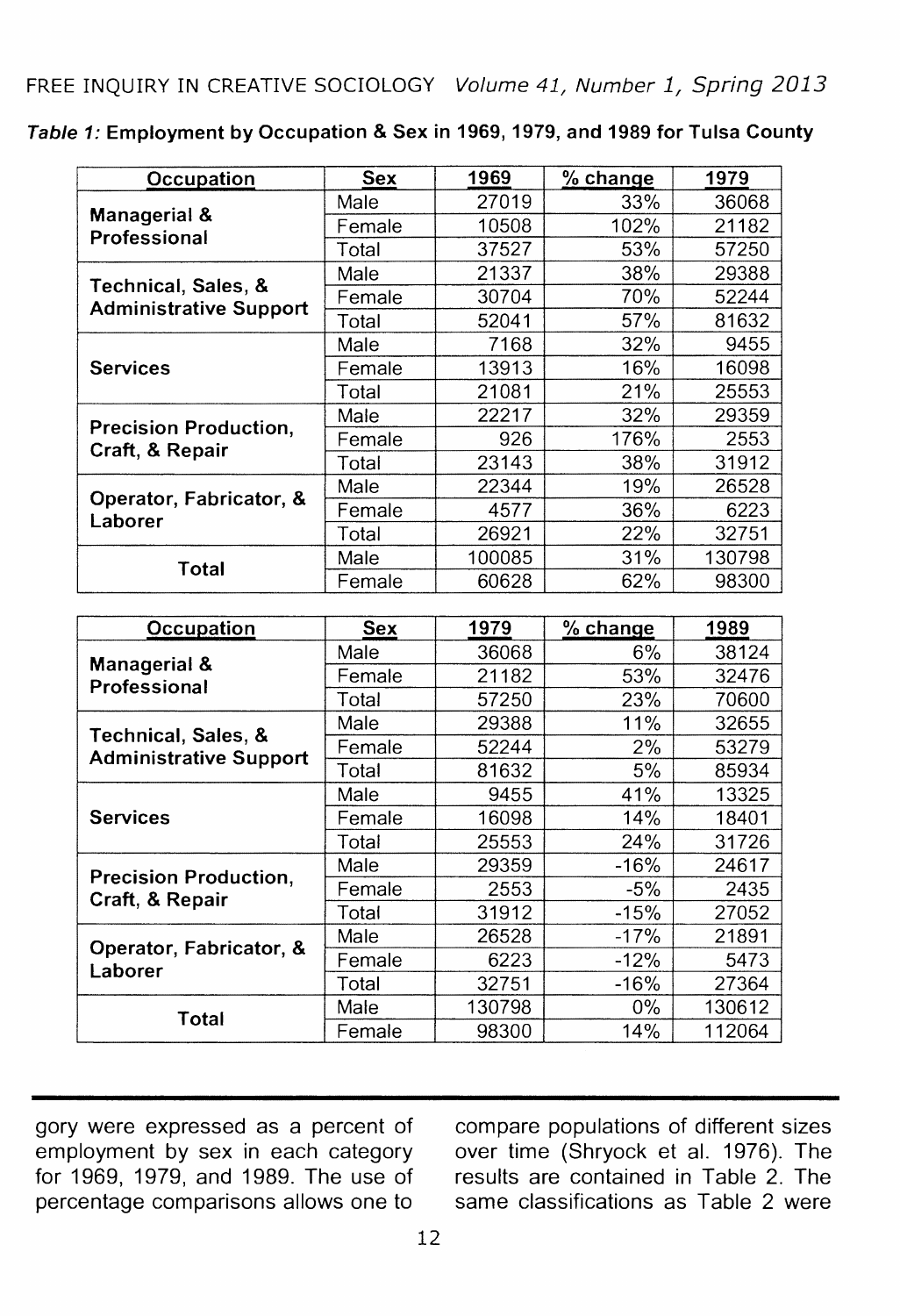#### **Table 2: Employment by Occupation by Sex for Persons 16 Years of Age and Over for Tulsa County in 1969, 1979, and 1989**

| 111 ALLJ                                   |      |      |      |  |  |
|--------------------------------------------|------|------|------|--|--|
| Occupation                                 | 1969 | 1979 | 1989 |  |  |
| All occupations                            | 63   | 56   | 54   |  |  |
| All persons                                | 46   | 48   | 47   |  |  |
| Managerial & Professional                  | 72   | 63   | 54   |  |  |
| Technical, Sales, & Administrative Support | 41   | 36   | 38   |  |  |
| Services                                   | 34   | 37   | 42   |  |  |
| Precision Production, Craft                | 96   | 92   | 91   |  |  |
| Operator, Fab., Laborers                   | 83   | 81   | 80   |  |  |

| <b>FEMALES</b>                             |      |      |      |  |  |
|--------------------------------------------|------|------|------|--|--|
| Occupation                                 | 1969 | 1979 | 1989 |  |  |
| All occupations                            | 37   | 44   | 46   |  |  |
| All persons                                | 54   | 52   | 53   |  |  |
| Managerial & Professional                  | 28   | 37   | 46   |  |  |
| Technical, Sales, & Administrative Support | 59   | 64   | 62   |  |  |
| Services                                   | 66   | 63   | 58   |  |  |
| Precision Production, Craft                | 4    | ጸ    | 9    |  |  |
| Operator, Fab., Laborers                   | 17   | 19   | 20   |  |  |

### **Table 3: Black Employment by Occupation & Sex in 1969, 1979, and 1989 for Tulsa County**

| Occupation                                           | Sex    | 1969 | % change | 1979 |
|------------------------------------------------------|--------|------|----------|------|
|                                                      | Male   | 473  | 89%      | 893  |
| <b>Managerial &amp; Professional</b>                 | Female | 530  | 128%     | 1206 |
|                                                      | Total  | 1003 | 100%     | 2009 |
|                                                      | Male   | 634  | 77%      | 1125 |
| Technical, Sales, &<br><b>Administrative Support</b> | Female | 1031 | 218%     | 3282 |
|                                                      | Total  | 1665 | 165%     | 4407 |
| <b>Services</b>                                      | Male   | 1431 | 7%       | 1533 |
|                                                      | Female | 3111 | $-6%$    | 2934 |
|                                                      | Total  | 4542 | $-2\%$   | 4467 |
| Precision Production, Craft,                         | Male   | 793  | 96%      | 1551 |
| & Repair                                             | Female | 36   | 389%     | 176  |
|                                                      | Total  | 829  | 108%     | 1727 |
|                                                      | Male   | 2317 | 29%      | 2990 |
| Operator, Fabricator, &<br>Laborer                   | Female | 361  | 144%     | 881  |
|                                                      | Total  | 2678 | 45%      | 3871 |
| Total                                                | Male   | 5648 | 43%      | 8092 |
|                                                      | Female | 5069 | 67%      | 8479 |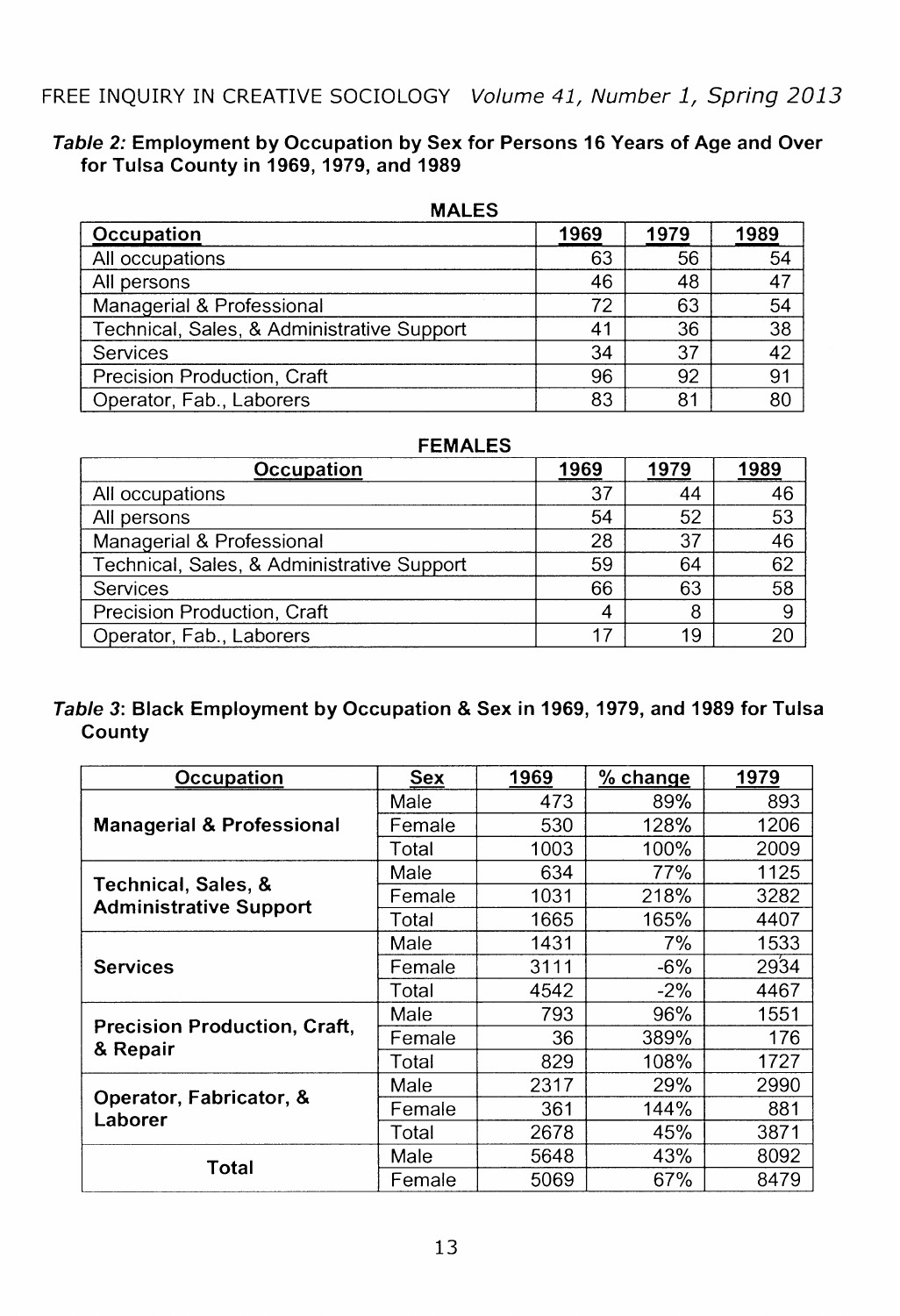| Occupation                                           | Sex    | 1979 | $%$ change | 1989 |
|------------------------------------------------------|--------|------|------------|------|
|                                                      | Male   | 893  | 13%        | 1009 |
| <b>Managerial &amp; Professional</b>                 | Female | 1206 | 47%        | 1771 |
|                                                      | Total  | 2009 | 38%        | 2780 |
|                                                      | Male   | 1125 | 46%        | 1639 |
| Technical, Sales, &<br><b>Administrative Support</b> | Female | 3282 | 18%        | 3873 |
|                                                      | Total  | 4407 | 25%        | 5512 |
| <b>Services</b>                                      | Male   | 1533 | 56%        | 2389 |
|                                                      | Female | 2934 | 14%        | 3353 |
|                                                      | Total  | 4467 | 29%        | 5742 |
| <b>Precision Production, Craft,</b>                  | Male   | 1551 | $-11%$     | 1383 |
| & Repair                                             | Female | 176  | -30%       | 124  |
|                                                      | Total  | 1727 | $-13%$     | 1507 |
| Operator, Fabricator, &                              | Male   | 2990 | $-30\%$    | 2097 |
| Laborer                                              | Female | 881  | $-15%$     | 748  |
|                                                      | Total  | 3871 | $-27%$     | 2845 |
| Total                                                | Male   | 8092 | 5%         | 8517 |
|                                                      | Female | 8479 | 16%        | 9869 |

Table 3 (continued): Black Employment by Occupation & Sex in 1969, 1979, and 1989 for Tulsa County

Table 4: Mean Earnings for Men and Women Ages 16-64 Working in Tulsa, Creek, and Osage Counties in 1979 and 1989 (in 1989 Dollars)

 $\bar{\alpha}$ 

| Occupation                    | Sex   | 1979     | 1989     | % Change |  |
|-------------------------------|-------|----------|----------|----------|--|
| <b>Manager</b>                | Men   | \$41,455 | \$47,377 | 14%      |  |
|                               | Women | \$18.175 | \$23.988 | 32%      |  |
| Professional                  | Men   | \$36,600 | \$44,748 | 22%      |  |
|                               | Women | \$19,595 | \$22,397 | 35%      |  |
| Technical                     | Men   | \$28.133 | \$29.921 | 6%       |  |
|                               | Women | \$18,338 | \$20,017 | 9%       |  |
| <b>Sales</b>                  | Men   | \$29,335 | \$32,010 | 9%       |  |
|                               | Women | \$10,262 | \$13,273 | 29%      |  |
| <b>Administrative Support</b> | Men   | \$25.723 | \$23.506 | $-9%$    |  |
|                               | Women | \$13,966 | \$15,707 | 12%      |  |
| <b>Services</b>               | Men   | \$16,000 | \$14,679 | $-8%$    |  |
|                               | Women | \$7,299  | \$8,820  | 21%      |  |
| Crafts                        | Men   | \$26,759 | \$24.021 | $-10%$   |  |
|                               | Women | \$13,058 | \$19,539 | 50%      |  |
| Laborer                       | Men   | \$21,192 | \$18,945 | $-11%$   |  |
|                               | Women | \$11,332 | \$12,763 | 13%      |  |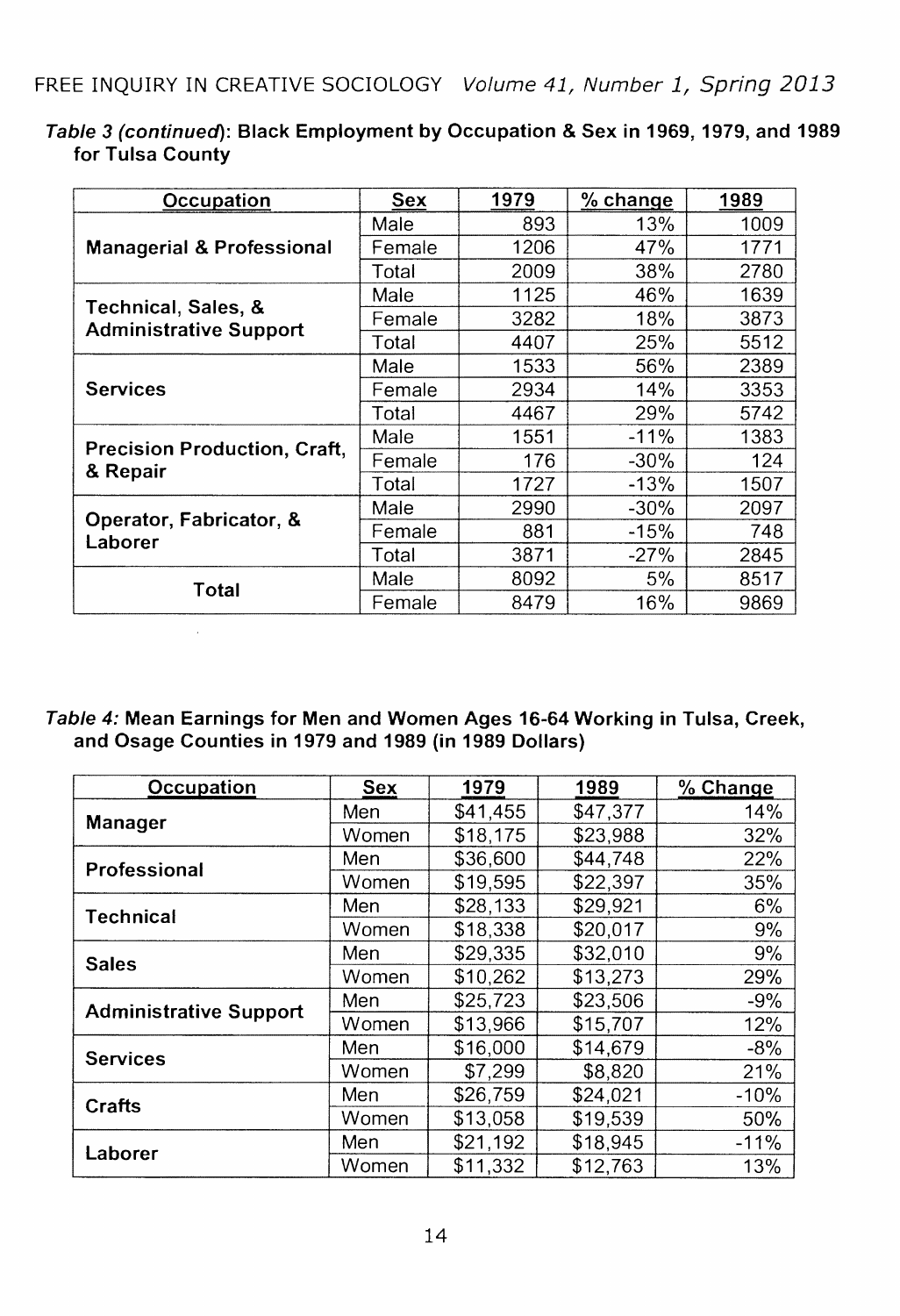Table 5: The Actual Distribution Minus the Expected Distribution of Married Couples with Heads from 16-64 Years of Age in Tulsa County by Husbands and Wives by Educational Attainment Level Divided by the Expected Distribution

|                         | <b>Husbands</b> |           |           |                        |  |
|-------------------------|-----------------|-----------|-----------|------------------------|--|
| <b>Wives</b>            | No High         | High      | Some      | <b>Bachelor Degree</b> |  |
|                         | School          | School    | College   | or more                |  |
| No High School          | 1.6177          | 0.0330    | $-0.4584$ | $-0.8386$              |  |
| High School             | $-0.0010$       | 0.4560    | $-0.0771$ | $-0.5654$              |  |
| Some College            | $-0.5359$       | $-0.2413$ | 0.4695    | 0.1965                 |  |
| Bachelor degree or more | $-0.8501$       | $-0.6765$ | $-0.1607$ | 1.9357                 |  |

carried out for black males and females and are reported in Table 3.

To explore the differential rate of change in earnings between women and men, mean earnings for women and men who were 16-64 years of age and working in Tulsa, Creek, and Osage Counties were calculated for 1979 and 1989 from the 1980 and 1990 U.S. Census Public Use Microdata Sets (5% sample) and expressed in 1989 dollars adjusting the 1979 mean earnings by the CPI for urban consumers indexed on a 1982-1984 baseline. The results are found on Table 4. Tulsa, Creek, and Osage Counties are used as the unit of analysis for the Microdata Set data because it is the area for which data are reported both in the 1980 and the 1990 U.S. Census Public Use Microdata Sets (5% sample). The City of Tulsa and Tulsa County contain most of the employment in the three county area.

To test Blau and Duncan's (1967) findings that men and women tend to marry persons of their own educational levels, one can use the 1990 U.S. Census PUMS (5% sample) for Tulsa

County to Test Blau and Duncan's findings for Tulsa. If one cross-classifies all married couples in Tulsa County with heads of households from 16- 64 years of age by sex and educational levels, if one uses the marginal distribution of married couples by sex and by educational levels to create an expected distribution, and if one calculates the difference between the actual and expected levels as a fraction of the expected level, one will obtain the results found in Table 5. In Table 5, any value greater than zero (0) represents proportionally more respondents than one would expect from the marginal distribution alone.

As noted earlier, if educational levels stratify marriage and if educational levels stratify occupations, it is reasonable to conclude that marriage is also stratified by occupations. To test this in Tulsa County, the sample used to create Table 5 was used to create Table 6. The values in Table 6 were created by cross classifying all married couples in Tulsa County with heads of households from 16-64 years of age by sex and occupations, by using the marginal distribution of married cou-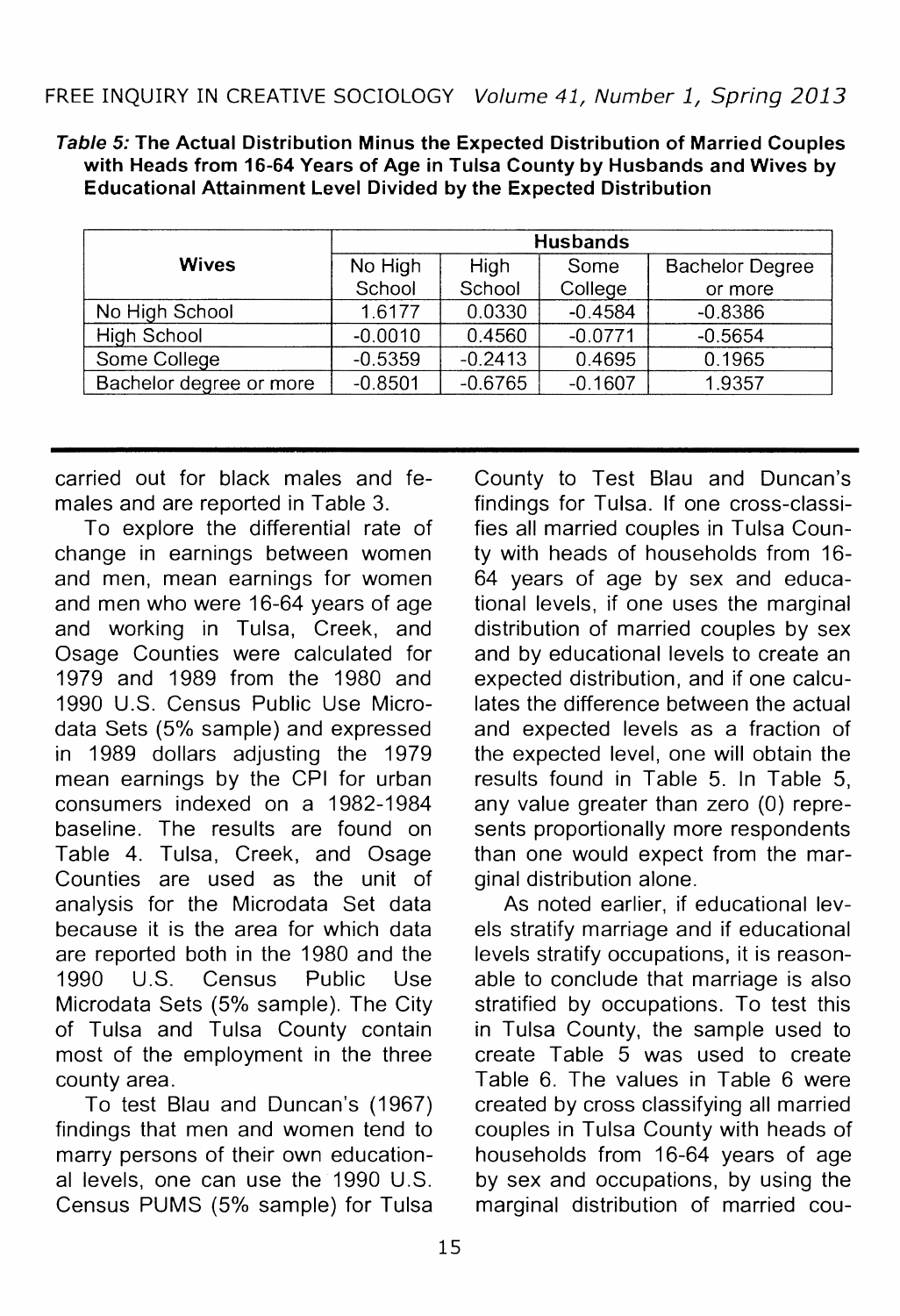# FREE INQUIRY IN CREATIVE SOCIOLOGY Volume 41, Number 1, Spring 2013

pies by sex and by occupations to create an expected distribution, and by calculating the difference between the actual and expected levels as a fraction of the expected level. If marriage is stratified by occupations, one would expect over representation concentrated along the diagonal of the table. It will be seen in Tables 5 and 6 below that marriage in Tulsa County is stratified by education and by occupations related to the office or professional work environment (managers, professionals, technical, and administrative support) and by occupations related to the manual or service work

environment (sales, services, craft, and laborer). As will be seen in Table 3, occupations related to the office or professional work environment tend to pay more than occupations related to the manual or service work environment. Over a period of time, if there is a growing imbalance of women to men in occupations related to the office or professional work environment, one would expect a growth in the proportion of families headed by single persons -most of whom are female- who are not poor. On the other hand, if there is a growing imbalance of women to men in occupations related to

| Table 6: The Actual Distribution Minus the Expected Distribution of Married Couples |
|-------------------------------------------------------------------------------------|
| with Heads from 16-64 Years of Age in Tulsa County by Husbands and Wives by         |
| Occupations Divided by the Expected Distribution                                    |

| <b>Wives</b>           | <b>Husbands</b> |         |              |           |  |  |
|------------------------|-----------------|---------|--------------|-----------|--|--|
|                        | Unemployed      | Manager | Professional | Technical |  |  |
| Unemployed             | 1.64            | $-0.11$ | $-0.15$      | $-0.13$   |  |  |
| Manager                | $-0.59$         | 0.66    | 0.19         | 0.37      |  |  |
| Professional           | $-0.53$         | 0.42    | 1.33         | 0.12      |  |  |
| Technical              | $-0.31$         | $-0.19$ | 0.18         | 1.15      |  |  |
| Sales                  | $-0.33$         | $-0.11$ | $-0.27$      | $-0.11$   |  |  |
| Administrative Support | $-0.54$         | 0.17    | $-0.04$      | 0.11      |  |  |
| Services               | $-0.02$         | $-0.44$ | $-0.46$      | $-0.29$   |  |  |
| Craft                  | 0.06            | $-0.37$ | $-0.57$      | $-0.16$   |  |  |
| Labor                  | 0.05            | $-0.49$ | $-0.68$      | $-0.26$   |  |  |

|                        | <b>Husbands</b> |                |          |         |         |  |
|------------------------|-----------------|----------------|----------|---------|---------|--|
| <b>Wives</b>           | Sales           | Administrative | Services | Crafts  | Labor   |  |
|                        |                 | Support        |          |         |         |  |
| Unemployed             | $-0.15$         | $-0.16$        | $-0.29$  | $-0.01$ | 0.05    |  |
| Manager                | 0.20            | 0.18           | $-0.14$  | $-0.18$ | $-0.33$ |  |
| Professional           | $-0.01$         | 0.01           | $-0.20$  | $-0.34$ | $-0.40$ |  |
| Technical              | $-0.03$         | 0.08           | $-0.12$  | 0.08    | $-0.16$ |  |
| Sales                  | 0.62            | $-0.09$        | $-0.03$  | 0.01    | 0.02    |  |
| Administrative Support | 0.19            | 0.18           | $-0.01$  | 0.02    | $-0.15$ |  |
| Services               | $-0.34$         | $-0.10$        | 0.62     | 0.18    | 0.34    |  |
| Crafts                 | $-0.30$         | 0.02           | 0.00     | 0.37    | 0.24    |  |
| Labor                  | $-0.47$         | $-0.10$        | $-0.07$  | 0.22    | 0.69    |  |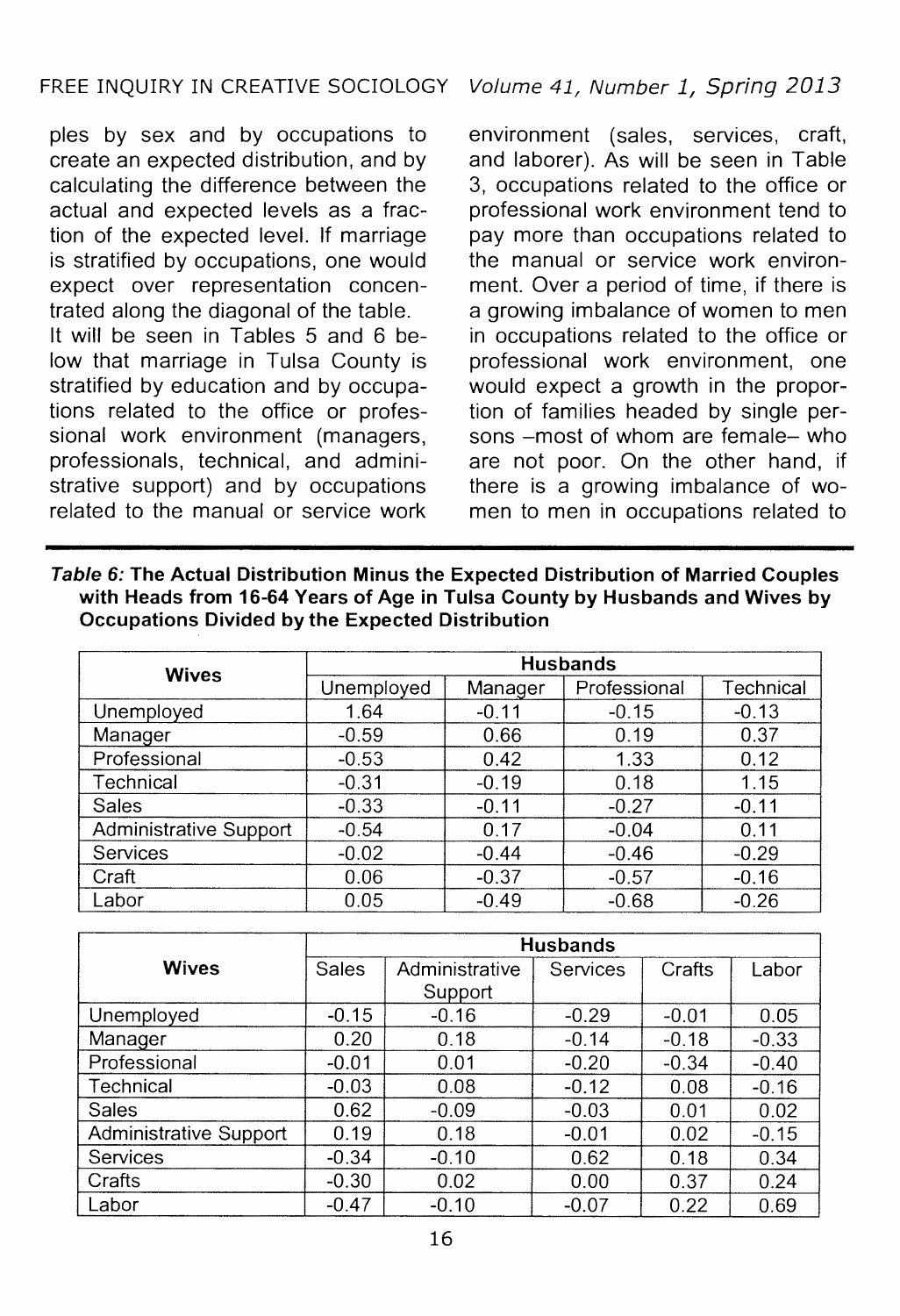the manual or service work environment, one would expect a growth in the proportion of families headed by single persons who are poor. To test for this, changes in the number of women and men in different occupations between 1969 and 1979 and between 1979 and 1989 will be compared to changes in the proportion of families that are headed by singles and are either poor or not poor during the same time periods to determine if the two phenomenon co-vary in the hypothesized direction.

Wilson's (1987) and Wilkie's (1991) findings imply that the birth rate of unwed women can be accounted for by the availability of employed, i.e., marriageable, men. Using 1980 and 1990 U.S. Census data for the City of Tulsa, if one compares the number of employed men sixteen years or older to the number of women in this age group, one finds that 31 % of women in this age group in 1980 and 36% in 1990 did not have actual or potential employed mates. Thus, one would expect the proportion of never married women with children to increase.

To test this hypothesis in the City of Tulsa, a modified marriage rate for women 15-34 years of age in 1980 and 1990 was calculated by dividing the number of ever-married women in the age group by the number of employed men in the age group to test for the stability of the propensity of women to be interested in marriage and family creation. Using the birthrate of ever-married women as an indicator of the general propensity of women to have children, an expected birthrate among never-married women was calculated for 1980 and 1990 and compared to the actual birthrate among never-married women. Assuming that the proportion of women in the age group that could be married to employed men was the same in 1990 as it was in 1980, the number of additional women who would fall in the evermarried category in 1990 if employed men were available was calculated. Assuming that these women who would have fallen in the ever-married category had children at the ever-married rate rather than the never-married rate, an expected birthrate among never-married women was calculated for 1990. If this rate is comparative to the ever-married birthrate, one could argue that the change in birthrates among unwed women can be accounted for by changes in the number of employed men.

To explore the diminished value of education, the median educational attainment for all occupations was obtained from the 1980 and 1990 U.S. Census Public Use Microdata Sets (5% Sample) for Tulsa, Creek, and Osage Counties. At that point, the number of persons with the median educational attainment for each occupation was compared to the number of persons in that occupation to determine if there were greater or fewer persons with occupational credentials than there were occupational positions available in the labor market. If there were more persons with educational credentials than there were positions in the labor market, education as a strategy for welfare reform is problematic.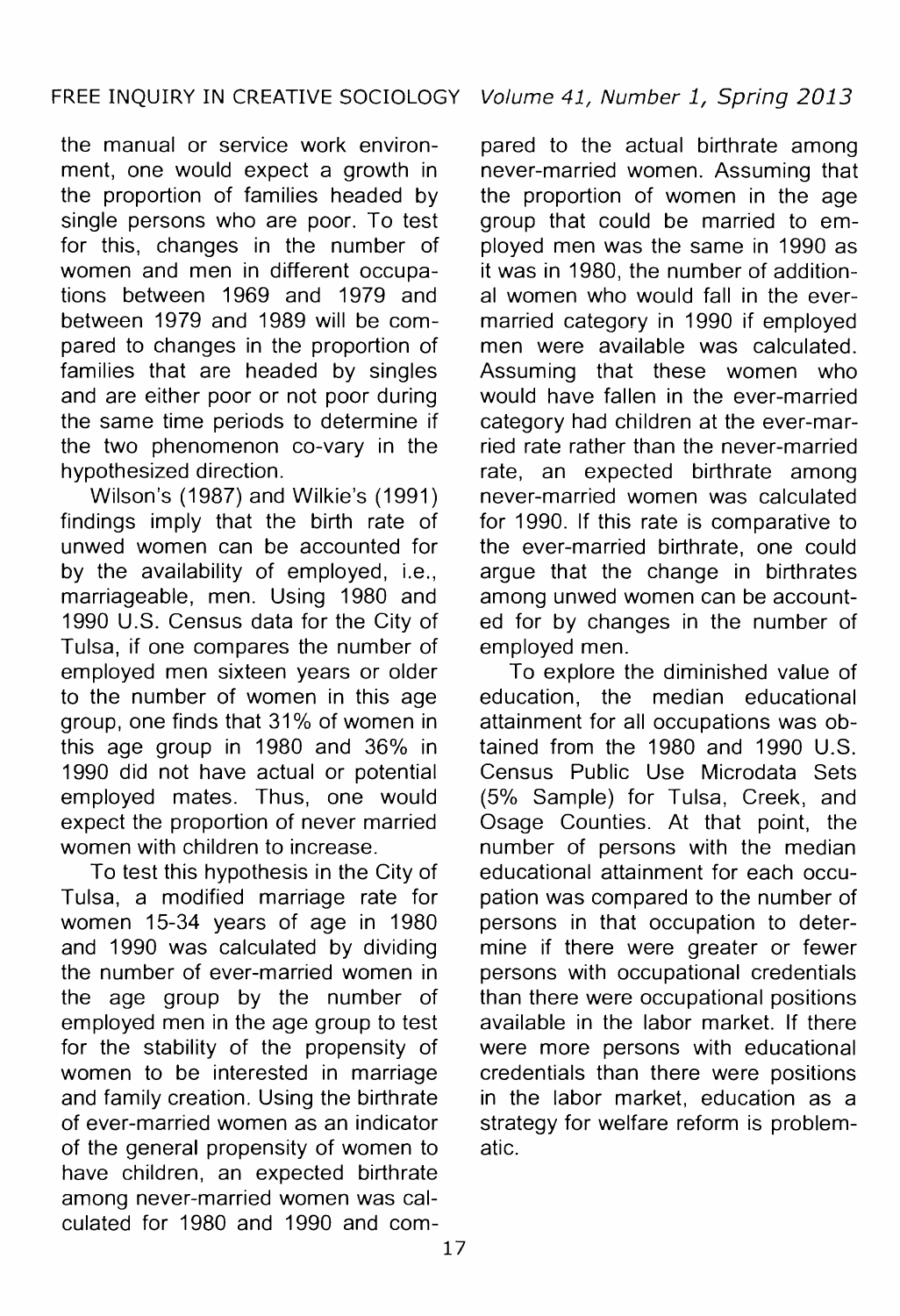### **FINDINGS**

It is evident from Table 1 that all<br>cupational categories increased occupational categories increased between 1969 and 1979 for Tulsa County. In Tulsa County, precision production, crafts, and repair occupations decreased over 15% between 1979 and 1989. Operators, fabricators, and laborers decreased more than 16% between 1979 and 1989. During that same timeframe, managerial and professional specialty occupations and service occupations -occupations that tend to be on the opposite ends of the wage scale- grew by about 24% each while technical, sales, and administrative support occupations grew by over 5%.

In Table 2 one can see that the two occupational categories losing employment between 1979 and 1989 in Table 1, precision production, craft, and repair occupations and operators, fabricators, and laborers, are the occupations containing the highest concentration of male workers. Thus, what has traditionally been "men's" work is dying. One can see in Table 2 an increase between 1979 and 1989 in the proportion of men in technical, sales, administrative support, and service occupations as the occupations that traditionally employed them decreased. The one occupational category that traditionally employed proportionally more men that grew between 1979 and 1989 was managerial and professional specialty occupations. Yet the growth in employment during this period in this occupational category was fundamentally a growth in female employment. While males employed in managerial and professional specialty occupations increased by about 6% between 1979 and 1989, females employed in this occupational category increased by 54%.

Another area in which there was a shift from male dominance to female dominance in employment is in fulltime (35 hours per week or more) and part-time (less than 35 hours per week) employment. Data from the U.S. Census indicated that between 1979 and 1989 in the City of Tulsa the number of males and females employed part-time increased about 14%, but during the same period the number of males employed full-time decreased by about 5% while the number of females employed full-time increased about 3%.

When one examines changes in the proportion of males and females 16 years of age and older employed in the City of Tulsa between 1979 and 1989, it is not surprising to find that the proportion of employed males dropped from 78% to 72% while the proportion of employed females increased from 53% to 55%.

Examining change by occupation between 1979 and 1989 (Table 1) which reports employment for all persons in Tulsa County classified by occupation and Black employment (Table 3) classified by sex and occupation, one can see that the effect of the loss of employment as operators, fabricators, and laborers has been most significant for Black males.

Managerial and professional specialty occupations have increased the most (13,350) in absolute terms between 1979 and 1989 and have grown almost at the same rate as service occupations. From Table 1, it is apparent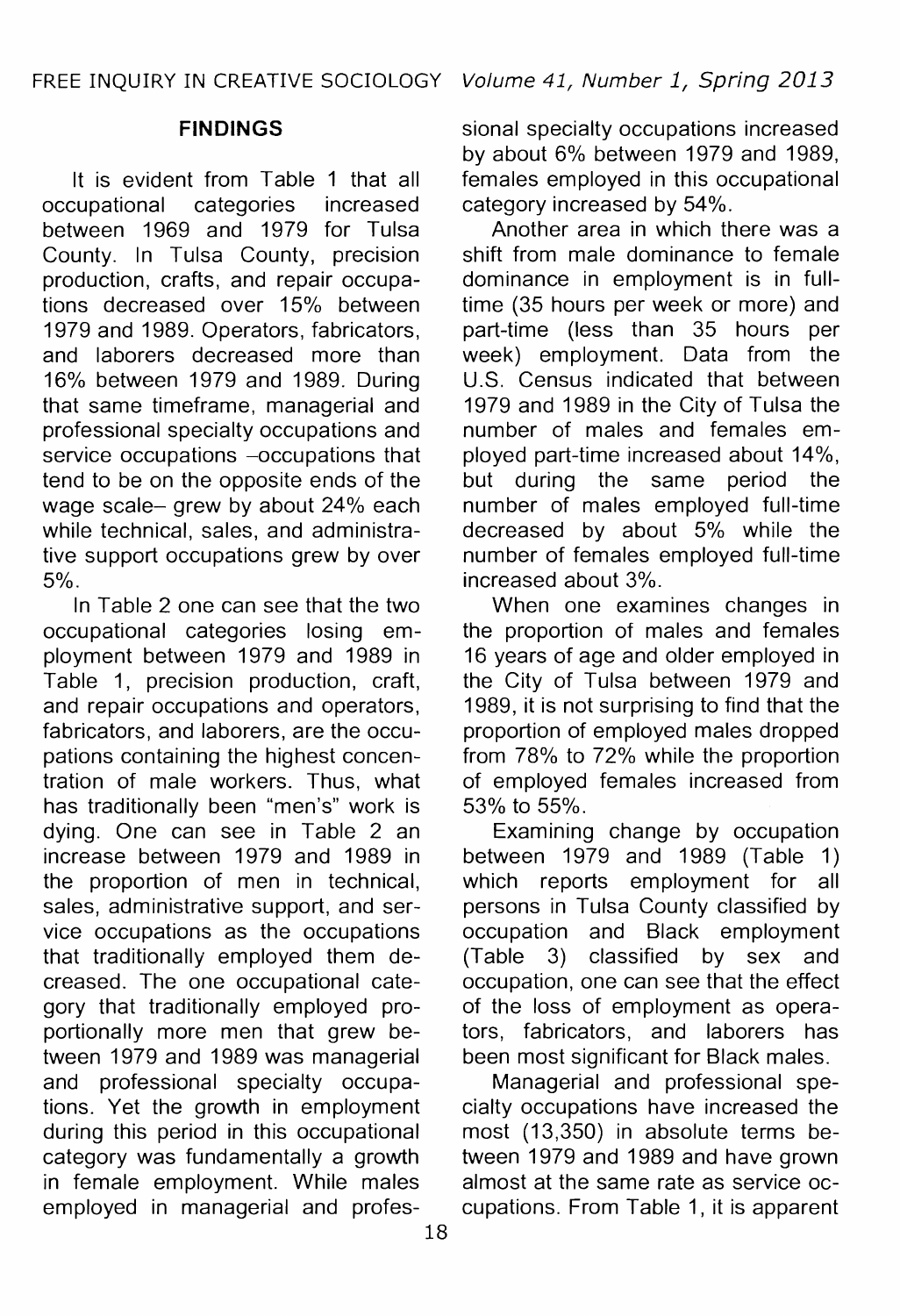that women have been added to the ranks of managerial and professional specialty occupations at almost nine times the rate of men between 1979 and 1989. As evidenced in Table 1 and Table 3, Black women have been added to managerial and professional specialty occupations at a rate less than but close to all women. Black women have been added at almost eight times the rate of all men and at more than three times the rate of Black men. Black men have been added at twice the rate of all men.

The growth rates for males and females in technical, sales, and administrative support occupations have reversed between the periods 1969- 1979 and 1979-1989. From 1969 to 1979, women were added to this occupational category at approximately twice the rate of men, yet from 1979 to 1989, men were added to this category at a higher rate than women. This reversal appears in Table 1 for all persons as well as in Table 3 for the Black population.

Service occupations increased at the highest rate between 1979 and 1989 (24%), and have grown in absolute terms during the period at the second highest number behind managerial and professional specialty occupations (6,173). Both between 1969-1979 and 1979-1989, the growth rate of male employment in service occupations for all persons and for Blacks was higher than the growth rate of female employment in service occupations.

Per Table 4, it appears women only earned \$0.35 (Sales) to \$0.65 (Technical) for every \$1 earned by men in 1979. Between 1979 and 1989, the

rate of real wage growth for women was positive and greater than that of men in all occupational categories. The real wages of men employed in administrative support (-9% ), services (-8%), crafts (-10%), and laborers (-11%) decreased between 1979 and 1989. As a result, the wage gap between women and men decreased to the range of \$0.42 (sales) to \$0.81 (crafts) per \$1 earned by men in 1989.

These findings generally confirm national trends. Siegel et al. (1992) found that the median personal income of American men has declined over the past two decades while the median personal income of women has increased. Specifically, median earnings for males dropped 14% between 1973 and 1990 while the median earnings for females increased by 22%.

As expected from Blau and Duncan ( 1967), it is clear from Table 5 that there is a tendency for people to marry people with a similar education. With one exception -administrative support- the diagonal of Table 6 contains the most over-represented cells for each occupation. Furthermore, there is a general clustering of positive values among occupations related to the office or professional work environment and among occupations related to the manual or service work environment. This stratification probably intensifies the upward mobility of families taking advantage of growth in managerial and professional specialty occupations and the downward mobility of families affected by the decline of craft occupations and laborers and the increase of service and retail service occupations.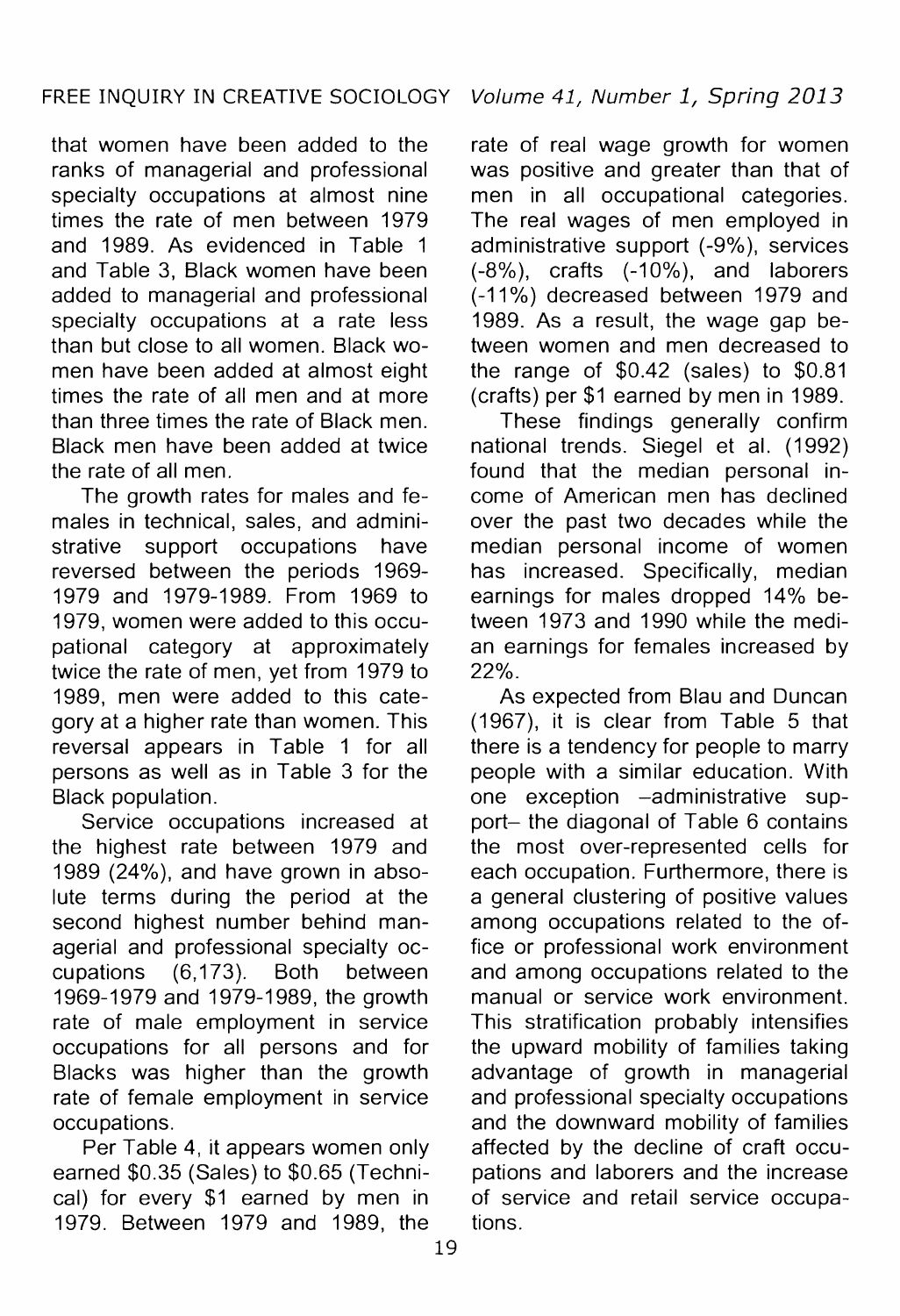From Wilson's (1987) and Wilkie's (1991) findings, one would expect the proportion of never-married women with children to increase. The situation found in the City of Tulsa is similar to the situation described by Wilson and Wilkie for the United States. If one compares the number of men 16 years or older who are employed to the number of women in this age group, one finds that 31 % of women in this age group in 1980 and 36% in 1990 did not have actual or potential employed mates.

To explore this hypothesis in the City of Tulsa, a modified marriage rate for women 15-34 years old in 1980 was calculated by dividing the number of ever-married women in the age group by the number of employed men, i.e., marriageable, in the age group. A modified marriage rate of 886 ever-married women per 1000 employed men was found. A rate of 869 ever-married women per 1000 employed men was found in 1990. This rate, while decreased, seems fairly stable.

The birth rate for ever-married women of ages 15-34 increased 7.3% from 1260 to 1352 per 1000 women between 1980 and 1990. If one took the birthrate of ever-married women as an indicator of the general propensity to have children, one would expect a shift in birthrate among never-married women proportionally from 142 to 152 per 1000 never-married women between 1980 and 1990. Instead, the birthrate for 15-34 years old nevermarried women increased from 142 to 271 per 1000 never-married women.

Now if one assumes that the proportion of women in the age group that

20

could be married to employed men was the same in 1990 as it was in 1980, one would expect an additional 2,657 women to be in the category of the ever-married. Following Wilkie's (1991) observation, if one assumes that they had the same propensity as ever-married women to have children but had no suitable mate such that they had children at the ever-married rate, the rate of birth for the remaining never-married women 15-34 years old in 1990 would be 153 per 1000 nevermarried women instead of 271 per 1000 never-married women. This is approximately the birthrate one would expect if ever-married and never-married birth rates changed in the same proportion between 1980 and 1990. This tends to confirm Wilie's observation that the increased propensity for unwed women to have children is influenced by the imbalance in the number of women and the number of employed men.

In Tables 5 and 6, it was shown that marriage is stratified by education and by occupation related to the office or professional work environment and by occupation relative to the manual or service work environment. Between 1969 and 1979 in Tulsa County, occupations related to the office or professional environment added 25,114 more women than men; occupations related to the manual or service work environment added 8,155 more men than women. Between 1969 and 1979, the proportion of families that were headed by singles (almost all of whom are female headed) and that were not poor increased from 7% of families to 12% of families. The proportion of families that were headed by singles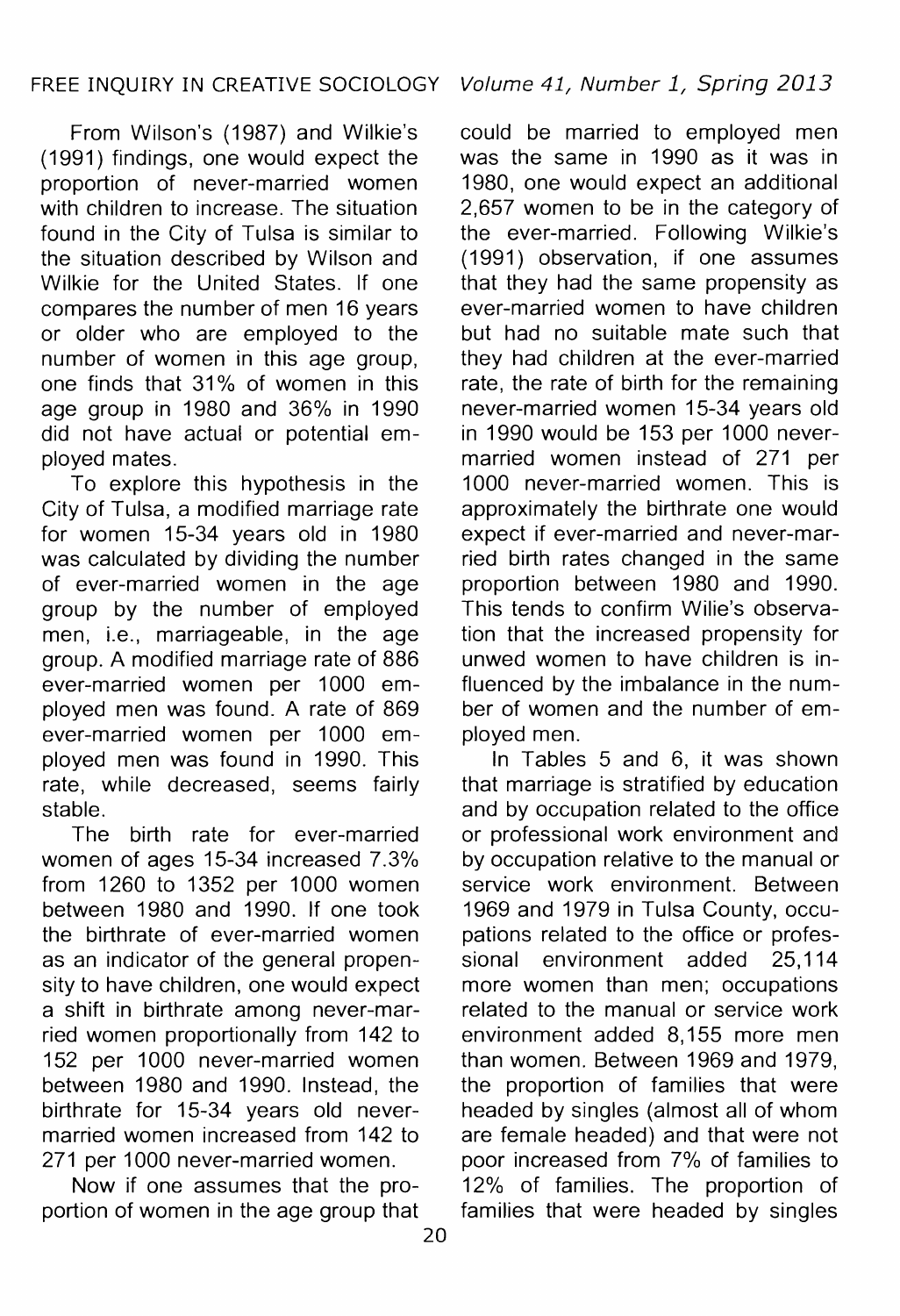and that were poor remained constant at 6% between 1969 and 1979. This is what one might expect given the increased imbalance between women and employed men in occupations related to the office or professional work environment. From 1979 to 1989, 6,966 more women than men were added to white collar positions; 5,509 men lost positions in blue collar and service occupations while 1.435 women gained such position. Between 1979 and 1989, the proportion of families that were headed by singles and that were not poor remained constant at 12%. The proportion of families that were headed by singles and that were poor increased from 6- 9%. Again, this is what one might expect given the increased imbalance between women and employed men in occupations related to the manual or service work environment.

The problem of finding a mate to marry who is employed can be seen by looking at the proportion of women 16 years of age or older compared to the number of employed men of the same age. Among women 16 years or older in the City of Tulsa according to the 1990 U.S. Census, 34% of white women, 52% of Black women, 40% of Native American women, and 20% of Asian women do not have available employed mates. If one separates out the census tracts in the City of Tulsa that have 51% or more families with incomes less than the median income for the Tulsa MSA (\$37,500) and examines these areas, 36% of white women, 56% of Black women, 46% of Native American women, and 43% of Asian women do not have available employed mates. If one examines the

remaining census tracts that are not low income, 33% of white women, 39% of Black women, 35% of Native American women, and 13% of Asian women do not have available employed mates. These imbalances could easily account for differential rates of births among single female heads of households among different races.

Turning to examine the balance between education and occupational levels, 57,250 persons were employed in managerial and professional specialty occupations in Tulsa County in 1979 according to the U.S. Census. From 1980 to 1990, U.S. Census Public Use Microdata Sets (5% sample) for Tulsa, Creek, and Osage Counties (PUMS/INCOG area) show the median educational attainment in 1979 and 1989 for managers was some college and for professionals was a bachelor degree. There were 2,506 more persons employed in these occupations in 1979 than there were persons holding bachelor degrees or more.

In 1979, there were 81,632 persons employed in technical, sales, and administrative support occupations. In 1979 and 1989, the median educational attainment for persons in technical occupations was some college. The median educational attainment for persons in sales and administrative support occupations was, in 1979, a high school education. By 1989 the median education attainment for persons in these occupations was some college. There were 26,989 more individuals employed in these occupations in 1979 than there were persons with some college. Thus, in 1979, a person could occupy a position in one of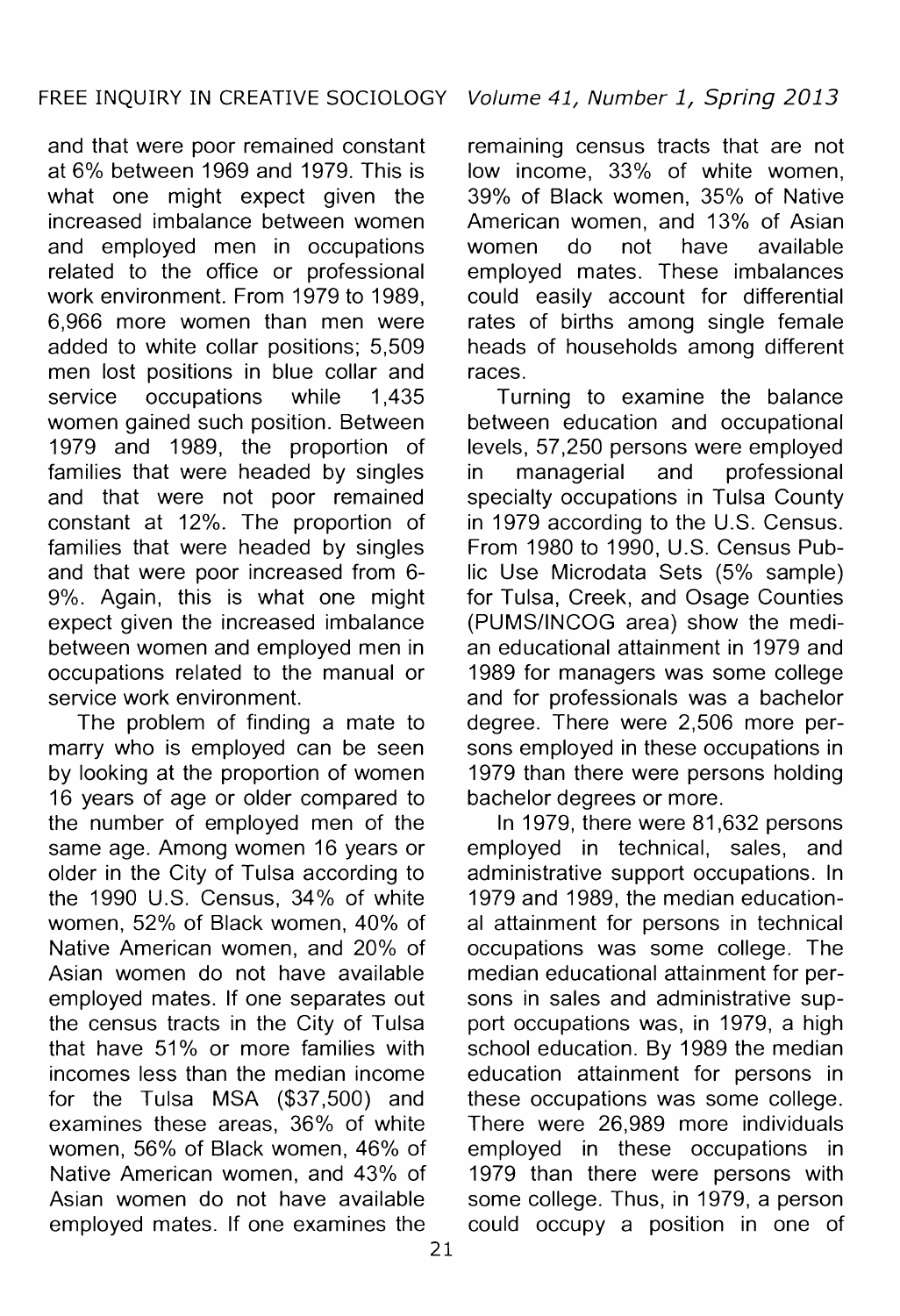these three occupational categories without the average educational attainment.

By 1989 in Tulsa County, the relation between the number of positions occupied by persons and the number of persons with the prerequisite educational attainment for these two clusters of occupational categories was reversed from the situation in 1979. In 1989, there were 9,623 more persons holding college degrees or more than were employed in managerial and<br>professional specialty occupations. occupations. There were 32,698 more persons having some college that were employed in technical, sales, and administrative support occupations. A recent study conducted by Deloitte and Touche for the Metropolitan Tulsa Chamber of Commerce found that more than 50,000 Tulsa workers were employed in jobs that do not utilize their skills and education and that do not pay enough for their training and education (Maurer 1996).

In 1989 services, crafts, and laborers were the only occupational categories with median educational attainment at

the level of high school graduates. As noted earlier, craft occupations are decreasing in number. This would indicate that the main occupations to which persons with little education can gain entry are those with higher levels of part-time employment such as services and laborers. It is apparent from Table 7 that the general cluster of service occupations, sales, administrative support, and laborers are the most densely populated with part-time jobs. These are precisely the occupational<br>categories usually classified as categories usually classified as secondary labor market jobs.

The fastest growing occupational clusters are on the opposite sides of the educational and earnings divide from each other: managerial and professional specialty occupations on the one hand and sales and service occupations on the other. Thirty-four percent of the change in employment from 1990 through 1994 in the Tulsa area is in the first cluster. Fifty-one percent is in the second cluster. The remainder is in the middle. Thus, regardless of the educational level of the overall population, more and more

| Table 7: Percent of Workers Employed Less than 50 Weeks per Year or Less than 35 |  |  |
|----------------------------------------------------------------------------------|--|--|
| Hours Per Week in Tulsa, Creek, and Osage Counties by Occupation                 |  |  |

| Occupation             | <b>Percent Employed Part-time</b> |
|------------------------|-----------------------------------|
| Manager                | 10%                               |
| Professional           | 15%                               |
| Technical              | 12%                               |
| Sales                  | 25%                               |
| Administrative Support | 19%                               |
| Services               | 28%                               |
| Crafts                 | 12%                               |
| Laborers               | 19%                               |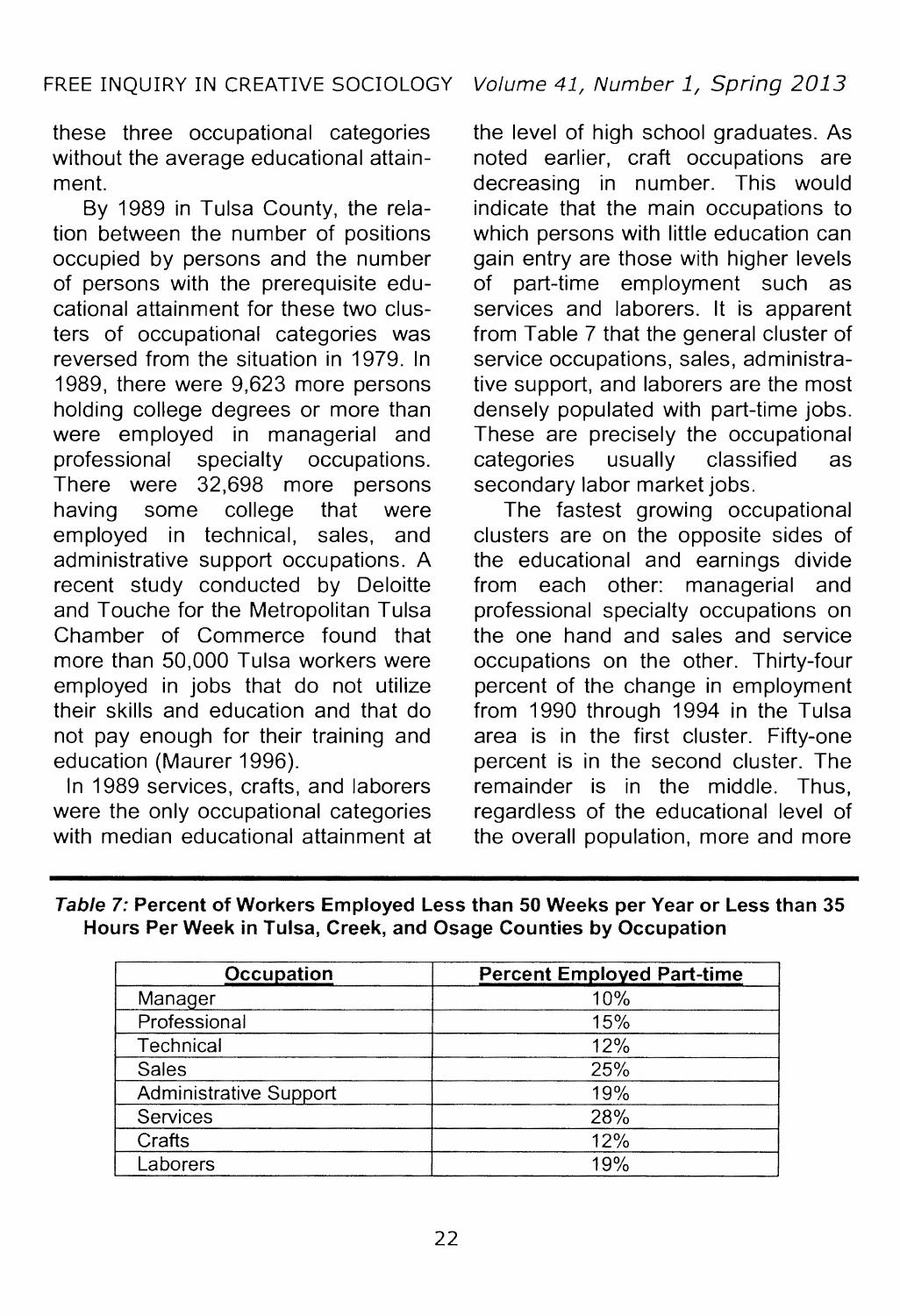jobs being offered in the labor market will not pay a living wage for many families.

There is no question that higher education is necessary to be able to compete for jobs in occupations that pay higher wages and offer full-time work. But, as noted earlier, there are generally more persons with educational requirements for higher paying occupations than there are persons in those occupations. The proportion of males and females 25 years of age and over with more than a high school education has continually improved from 1970 to 1990 for both the population as a whole and for Blacks. If one examines educational achievement levels for persons employed in Tulsa, Creek, and Osage Counties in the 1980 and 1990 U.S. Census PUMS, one finds that each ten year age cohort born between 1935 and 1965 increased the proportion of persons in that cohort with some college or higher educations by at least 10% during the ten year period.

The combined trends of growing lower-paying jobs and generally increasing levels of education among the workforce raise questions about the effectiveness of education as an antipoverty strategy.

# **CONCLUSION**

If one uses Tulsa, Oklahoma, to test the assumptions of the rhetoric of the welfare reform debate, it has been shown that key assumptions of both Republicans and Democrats are fundamentally flawed.

First, negative effects of the reorganization of the labor market have

directly affected men more negatively than women. However, women are indirectly affected by having a reduced pool of employed males with livable wages as potential or actual marriage partners. Because marriage partners tend to be stratified by educational level and occupational cluster, women employed in low paying occupations were more negatively affected than women in higher paying occupations. Furthermore, it was argued that the loss of potential or actual employed men with livable wages could easily account for increased levels of poor families with dependent children headed by single females. Thus, the labor market and not necessarily a culture of dependency could account for higher levels of households of AFDC.

Second, there are already more persons with educational requirements than there are positions requiring those requirements. The labor market continues to produce employment on both ends of the skill and wage spectrum. Moreover, the tactics of the routinization of jobs to deskill work, of outsourcing, and of contract and temporary labor are being applied to mental work as well as to menial work. Thus, education and training do not necessarily translate to higher paying jobs as they did before the mid-1970s.

# **END NOTE**

These classifications are essentially comparable between the U.S. Census of 1990 and 1980. However, they are not comparable with the occupational classification scheme contained in the 1970 U.S.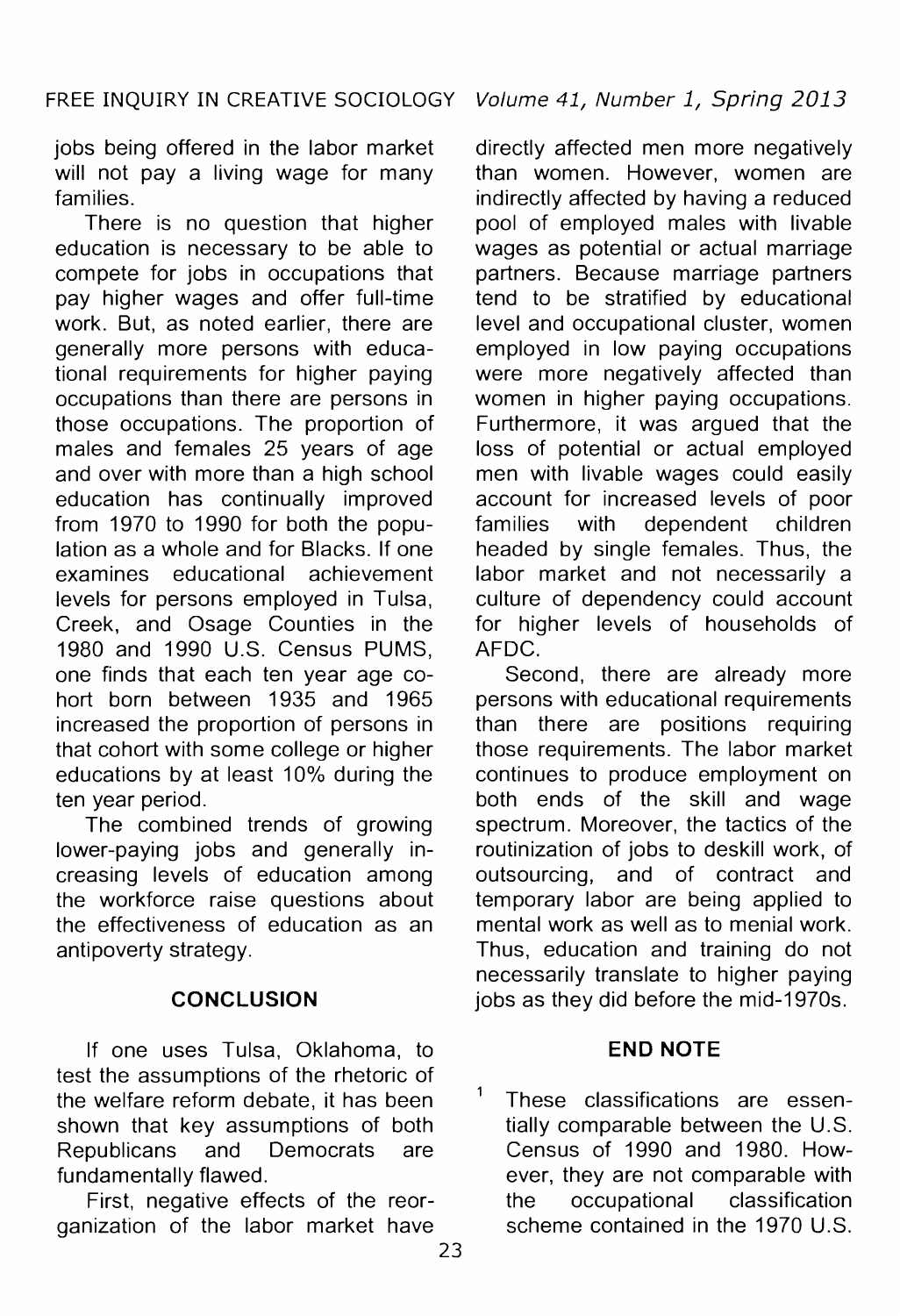Census. To increase the comparability of the 1970 U.S. Census with the 1980 U.S. Census and 1990 U.S. Census, the 1970 U.S. Census data were reclassified in the following manner: Professional, technical, and kindred workers less health workers (except practitioners) and technicians (except health) in the 1970 U.S. Census were classified as managerial and professional specialty occupations; sales workers, clerical and kindred workers, health workers (except practitioners), and technicians (except health) in the 1970 U.S. Census were classified as technical, sales, and administrative support occupations; service workers and private household workers in the 1970 U.S. Census were classified as service occupations; craftsmen, foremen, and kindred workers in the 1970 U.S. Census were classified as precision production, craft, and repair occupations; and operatives, transport equipment operatives, and laborers (except farm) in the 1970 U.S. Census were classified as operators, fabricators, and laborers.

# **References**

- Astone, N.M. 1995. "Welfare: Yesterday and Today." Contemporary Sociology 24(1):16-17.
- Blau, P.M. and 0.0. Duncan. 1967. The American Occupational Structure. NY: Wiley.
- Bluestone, B. and B. Harrison. 1982. The Deindustrialization of America. NY: Basic Books.
- Carville, J. 1996. We're Right, They're Wrong. NY: Random House.
- Garson, B. 1988. The Electronic Sweatshop. NY: Penguin.
- Gingrich, N., D. Armey, and House Republicans. 1994. Contract with America. NY: New York Times Books.
- Gueron, J.M. and E. Pauly. 1991. From Welfare to Work. NY: Russell Sage Foundation.
- Jencks, C. 1994. The Homeless. Cambridge: Harvard University Press.
- Maurer, M. 1996. "Tulsa Work Detailed: Survey Sees Underemployment, Low-skill Labor." Pp. E1 in Tulsa World, August 22.
- Nissen, B. and P. Seybold. 1994. "Labor and Monopoly Capital in the Labor Education Context." Monthly Review 46(6):36-44.
- Porter, K.H. 1990. Making Jobs Work: What the Research Says about **Effective Employment Programs for<br>AFDC** Recipients. Washington. AFDC Recipients. D.C.: Center on Budget and Policy Priorities.
- Prashad, V. 1994. "Contract Labor: The Latest Stage of Illiberal Capitalism." Monthly Review 46(5):19-26.
- Schor, J.B. 1991. The Overworked American. NY: Basic Books.
- Shryock, H.S., J.S. Siegel, and Associates. 1976. The Methods and Materials of Demography. NY: Academic Press.
- Siegel, M.A., C.D. Foster, and C.B. Cessna. 1992. Social Welfare: Help or Hindrance. Wylie, TX: Information Plus.